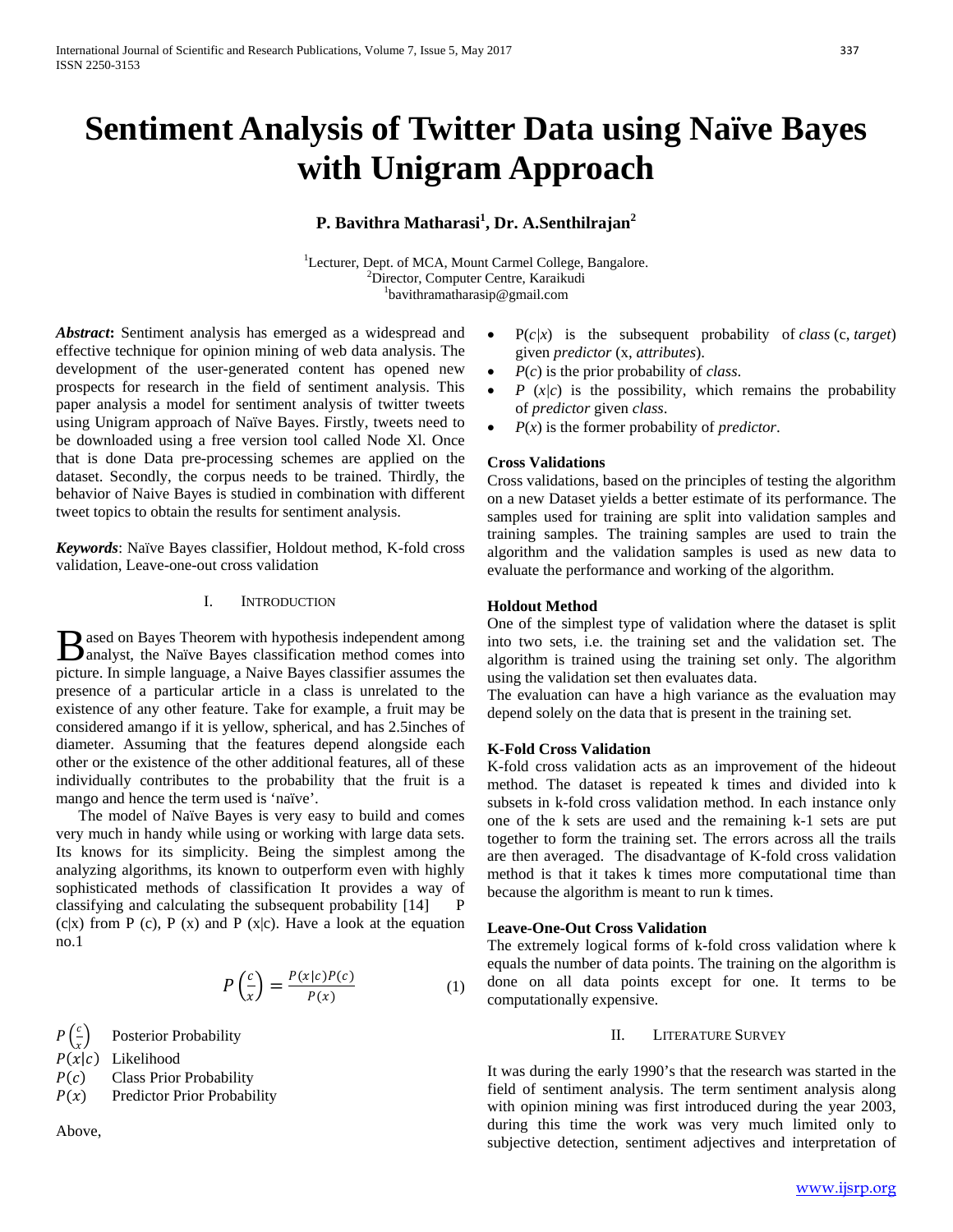metaphors. J.M. Weibe [5] was a research scholar who tried to present an algorithm that was able to identify subjective characters in fictional narrative text based on regularities in the text. M.A.Hearst [6] was another research scholar that had come up with intelligent text based systems to refine the information access task, while J.M. Weibe [5] was undergoing extensive examinations to try to find out if the naturally occurring narratives and regularities with the writings of the authors and come up with an algorithm that would track the point of view on the basis of these regularities.

Another experimental system came into picture, it was called PHOAKS, which was abbreviated as people helping one another to know stuff by L.Terveen [2], this would help users to find the information on the web. This system was known to be using a combined filtering approach to recognize and reuse recommendations.

A browsing method using virtual reviewers for the combined exploration of movie reviews from various viewpoints. Was developed by J.Tatemura. Morinaga et al presented a framework for mining product reputation over the internet, by working in the field of marketing and customer relationship management. This approach that was defined would collect the opinions from the users automatically from the internet and text mining techniques were to obtain the reputation of the product in the market.

An unsupervised method presented by P.D. Turney[1] was used to classify the reviews using a system of thumbs up and down , which would mean thumbs up for recommended and thumbs down for not recommended. It used PMI i.e. point wise mutual Information and document level classification of sentiments to get the average semantic orientation of reviews. The accuracy rate that was obtained was 74%for about 410 reviews. In some time, Turney along with Littman tried to expand their work by presenting an approach that would find the semantic orientation of a text by calculating its statistical association by using a set of positive and negative words using LSA i.e. Latent Semantic Analysis and PMI. This method was tested with 3596 words, which included a combination of 1614 positive words and 1984 negative words and had obtained an accuracy rate of 82%.

Using Standard machine learning techniques a document level sentiment classification was performed by Pang et al[3]. He along with his group mates used Maximum Entropy, naïve bayes and SVM techniques to find results for unigram and bigrams and got a accuracy rate of 82.9% using three fold cross validation for unigrams. The work that they were doing also focused on better understanding of the problems and the difficulties within the sentiment classification task. A classifier was trained using reviews from the major websites by Dave et al[8]. He got a result that showed that the higher order grams can provide better results than unigrams.

M.Rushdi et al [4] discovered the sentiment analysis chore by applying SVM for testing variety of domains of dataset using various weighing schemes. They used three corpora for the experimentation inclusing a new corpus that was introduced by them and performed 10-form as well as 3-ford cross validation for each corpus.

A holistic approach that would infer the semantic orientation of an opinion word that would be based on review context and would combine multiple opinions was proposed by Ding et al[7]. It took into account implicit opinions and handles implicit features that were represented by feature indicators.

Study of sentiments in comparative sentences and web context based sentiments was proposed by Murthy G. and Bing Liu [8]

V Suresh et al [9] presented an approach that used stop words and gaps between stop words as the feature for sentiment analysis.

## **Algorithm**

Given below is the Naïve Bayes classifier. Capital letters depict variables and values are denoted using lower case. Bold chracters are used to depict set of variables.

| $X = \{X1 Xn\}$                                         | Is a finite set of observed<br>random variables, called<br>features, assumed that each<br>feature takes values from its<br>domain Di. |
|---------------------------------------------------------|---------------------------------------------------------------------------------------------------------------------------------------|
| $\Omega$ = D1 ×  × Dn                                   | the set of all feature                                                                                                                |
| $c \in \{0, \ldots, -1\}$                               | Unobserved random variable<br>denoting the class of a set of<br>features.                                                             |
| hypothesis $h: \Omega \rightarrow \{0, \ldots,$<br>$-1$ | Assigns a class to any agreed<br>set of variables is demarcated as<br>a classifier.                                                   |
| $f(x), c = 0,,u-1$                                      | class c is assigned<br>a<br>discriminant function                                                                                     |
| $h(x)$ = argmaxce<br>$\{0,\ldots,u-1\}$ f c $(x)$ .     | The classifier selects the class<br>with the maximum discriminant<br>function on a given set of<br>variables                          |
| . $f*(x) = P(C = c   X = x)$                            | set of variables<br>the<br><b>as</b><br>discriminant function                                                                         |

Applying Bayes' theorem from

**Eq. 1** to this function gives  $(C = c | X = x) = (X = x | C = c) P(C = c)$  $P(X=x)$ 

Since  $P(X = x)$  is the same for all classes it can be ignored. Hence, the Bayes' discriminant function can be written as  $f*(x)$  $= P(X = x | C = c) P(C = c)$ , where  $P(X = x | C = c) P(C = c)$  is called the class-conditional probability distribution (CPD).

Thus the Bayes' classifier written as in

**Eq. 2** finds the maximum posterior probability hypothesis given x.

 $h*(x) = \text{argmaxc} P(X = x | C = c) P(C = c)$  (Eq. 3)

Applying the assumption that features are independent given the class on Eq. 2, we can get the naïve Bayes classifier.  $fc(x) = \prod P(Xj = xj | C = c) P(C = c) nj=1$ 

#### III. DATASET

#### **Dataset1: #Achhedin**

*Achhe din aane waale hain* [10] (English translation would mean that Good days are coming) was the Hindi slogan of the indian political party - Bharatiya Janata Party (BJP) during 2014 Indian general parliamentary election. The statement was first used by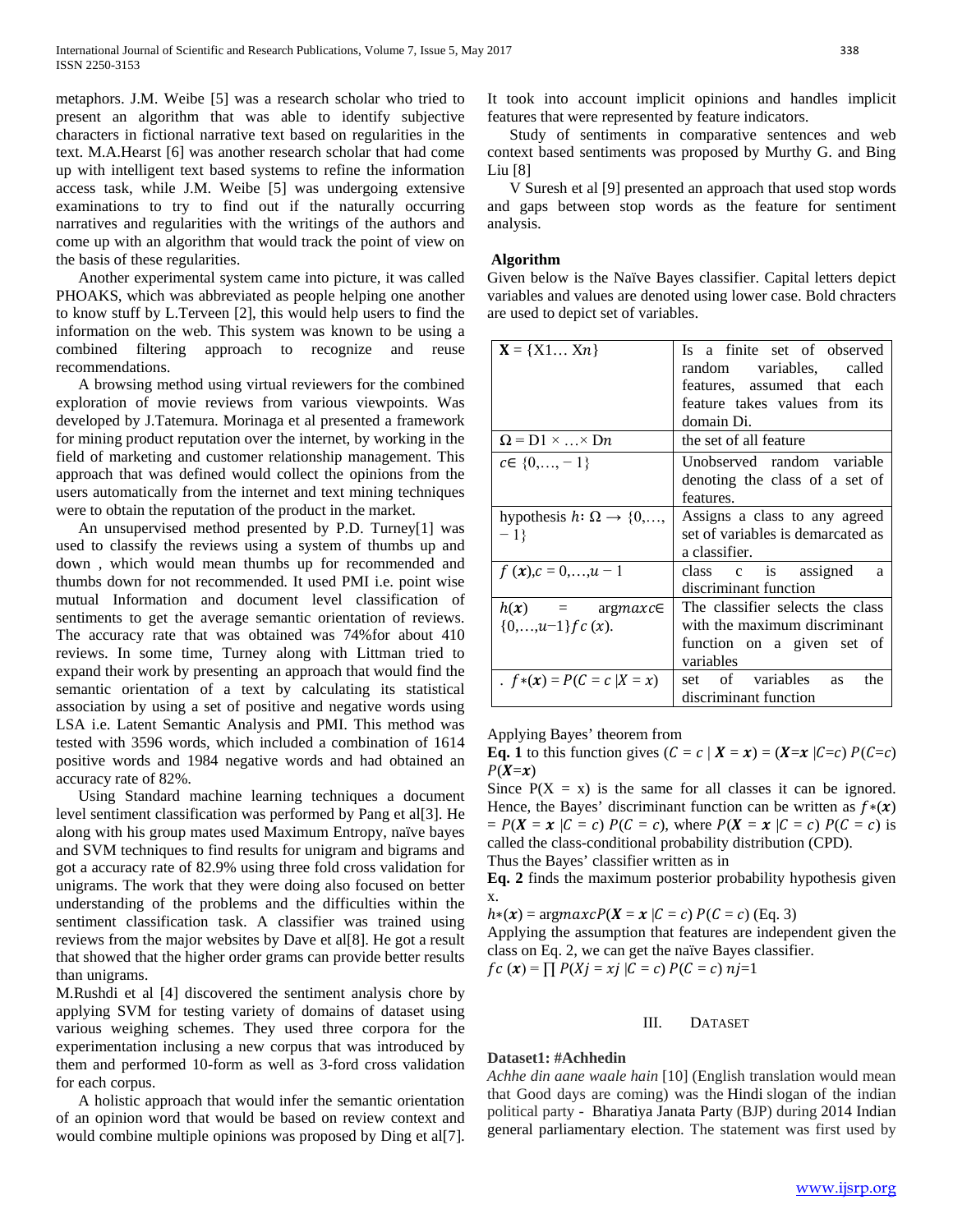BJP's Prime Ministerial candidate Mr. Narendra Modi, assuming that a flourishing future was in store for India if the BJP party would win and come into power. After the BJP's victory in the election, including mentioning the words "*achhe din*" (which means good days) have been used both to express hopefulness and to criticize if anything goes wrong with the Modi government.

Eg. RT @Saloni\_shines: Whatt ?? Are petrol and diesel prices hiked again ? No Outrage.. No Media Coverage.. Come on.. #AchheDin

Number of Tweets: 3052 Tweets

## **Dataset 2: #makeinindia**

The Prime Minister, Shri Narendra Modi, today launched the Make in India[11] initiative with an aim to give the Indian economy global recognition. Addressing a gathering consisting of top global CEOs at the event in Vigyan Bhawan in the capital, the Prime Minister said "FDI" should be understood as "First Develop India" along with "Foreign Direct Investment." He urged investors not to look at India merely as a market, but instead see it as an opportunity.

Eg.RT @makeinindia: India records it's highest ever year-onyear FDI inflows. There has never been a better time to #MakeInIndia. https://t.co/…

Number of Tweets: 3096 Tweets

# **Dataset 3: #pampore**

The 2016 Pampore attack[13] was an attack by Lashkar-e-Taiba militants on 25 June 2016, near the town of Pampore in the Indian state of Jammu and Kashmir. **Pampore** or Pampur is a town situated on the eastern side of river Jehlum on Srinagar-Jammu National Highway in Jammu and Kashmir.

Eg.RT @rajnathsingh: Congratulations to Army & amp; Security Forces on successful operation at Pampore.Our forces are extremely capable to counter…

Number of Tweets: 2229 Tweets

# **Dataset 4: #trumph**

Donald John Trump[12] (born June 14, 1946) is an American businessman, television producer, author, politician, and the Republican Party nominee for President

Eg.@cnn well the american should decide on 8 who is better to lead them to promise land. #trumph #clinton Number of Tweets: 2159 Tweets

## **Pseudocode**

START

Select cross validation method Add Input file. Read Cond1- Success Input ? YES/ NO If YES , Is k-fold cross validation ? YES /NO Cond1- if NO, Throw error message. Goto step3 Cond2- If YES, create Training set and test set Taken data from *C.* If NO, divide dataset into k sets. Data from *C.* Calculate prior probabilities from training set

From *B*, Calculate conditional probabilities for features values in test data Calculate posterior probabilities for each class *A -*Classify . Display the result . Cond3-is end of test set? YES /NO If YES, Calculate Accuracy If NO, goto STEP 11 Display Accuracy Cond4- If k-fold cross validation ? YES / NO If YES, Cond5- Is last set? YES / NO Cond5- If YES, END. Cond5- If NO, Goto STEP8

Cond4- If NO, END

**STOP** 



**Figure 1**: Proposed Framework for Sentiment Analysis using Naïve Bayes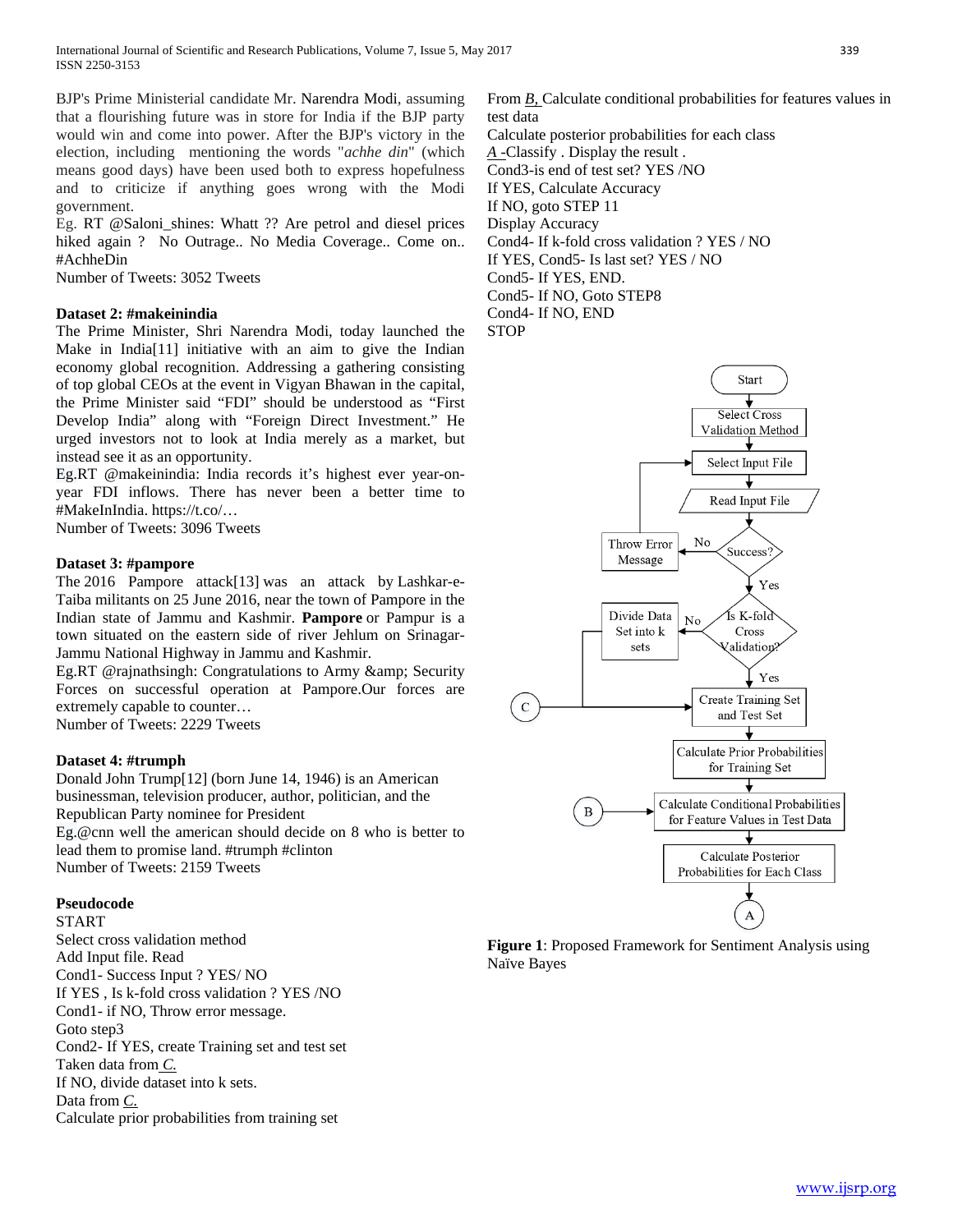

**Figure 2**: Proposed Framework for Sentiment Analysis using Naïve Bayes

# IV. SYSTEM DESIGN

Created as a desktop application using Microsoft visual Studio along with C# programming language and simple windows form, the naïve bayes classifier is designed for reading a dataset with data that has been categorized.

In order to be read correctly by the program, the following structure needs to be followed.

- The file that is given as input should be a .xls (Microsoft Excel File)or .csv file
- The dataset should first contain the column of tweets and the next column of the tweeted date
- The first column (tweets) can contain any type of data as long as it's the tweet itself.
- The second column should only be of the type date.

The unigram approach is designed in such a way that it can run, three cross validation methods:

- 1) Holdout method
- 2) K-fold cross validation
- 3) Leave-one-out cross validation

Naïve bayes system shown in the unigram approach is designed using windows forms, that reads an input file .xls containing the data set(tweets) according to users choice. Depending on the unigram approach method selected by the user, the input dataset is split into training set and test set.

The training set is then used to calculate the probabilities of each class. The conditional probabilities of each class are calculated using single instance from the test set. Posterior probabilities of each class are then calculated. This process is undergone on each instance of the dataset.

The number of correct classification is obtained which is then used to calculate the accuracy of the naïve Bayes classifier

The workflow of naïve bayes system is shown above in the flowchart (Figure 1  $& 2$ ).

#### V. RESULTS OF NAÏVE BAYES



Figure 3: Graphical Results for the dataset1 using Naïve Bayes

In Fig 3 we see the graphical results for the dataset ached in using Naïve Bayes. The positive tweets were 49% for unigrams using naïve . On addition, The negative tweets were found to be 30% and the neutral tweets were found to be 20%. It is concluded that positive tweets prevail over the other two tweet rates.